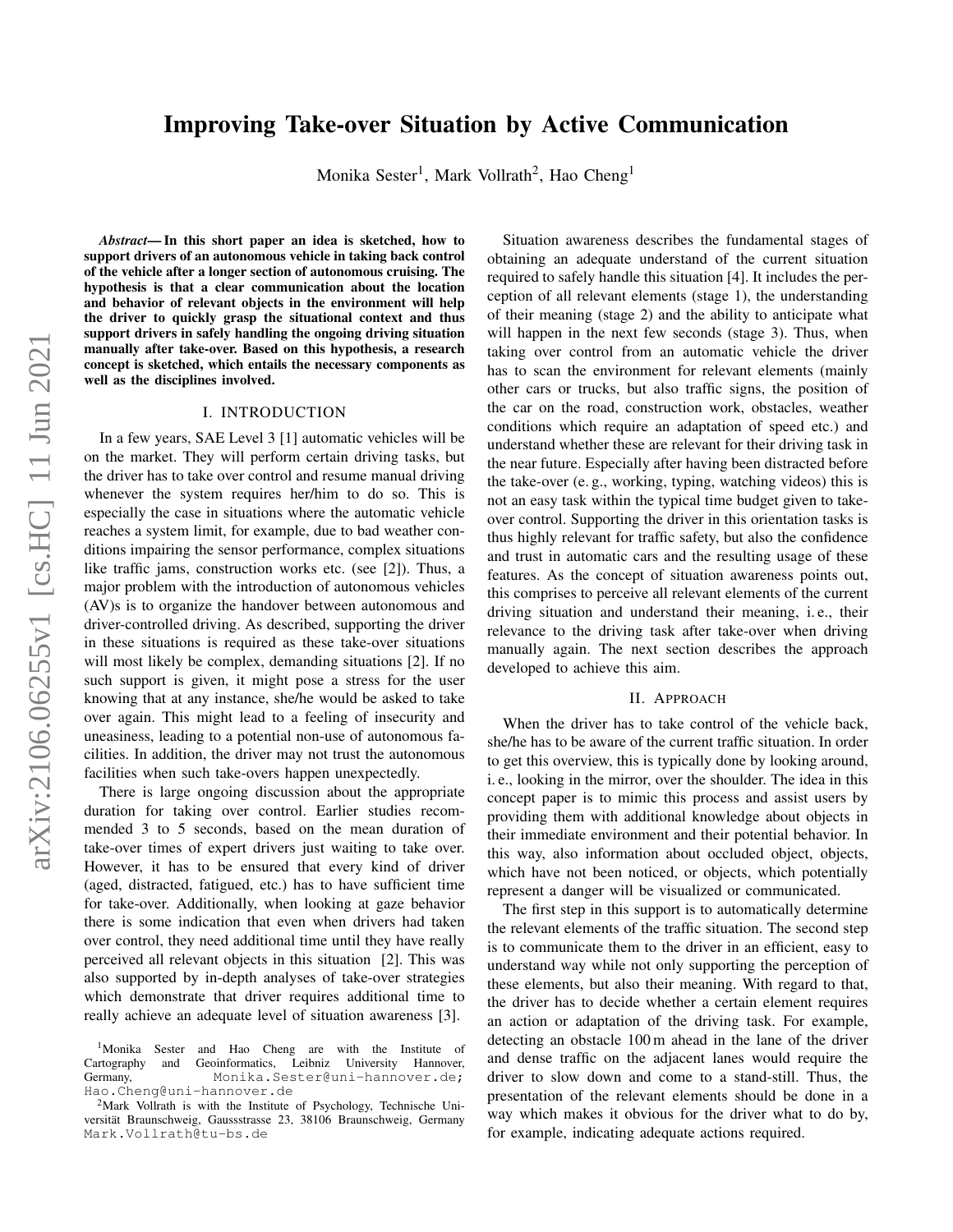Thus, the system acts as a kind of omniscient, friendly co-driver, helping the driver to quickly master the situation, by directing the gaze and attention to the essential elements and by providing action cues which enable a safe manual handling of this situation. Those elements are, e. g.,

- static scene / road configuration (traffic regulations, junctions in the vicinity, etc.)
- mobile objects and their past and predicted movements
- dangerous situations in the vicinity (e. g., road slippage, faded street markings, accidents)

This analysis will exploit the environmental sensors of the vehicle, in conjunction with map information. Whereas the static information can be gained from digital maps, the dynamics (as well as the updated information) will be determined from the vehicle sensors (LiDAR, images, etc.), potentially also through car2X-communication from other sensors. guidal method in the state and the state and the state in the state and the state structure (nearly excel) considerations (Fig. 1. The constrained method objects and their past alternations (Fig. 1. The constrained method

### *A. Research hypothesis and research challenges*

## The research hypothesis is:

It is possible to improve the quality of take-over of control after a longer ride in an autonomous system and to support manual driving directly after the take-over, thus resulting in a higher level of trust in the automation, a larger acceptance of these systems and also a better traffic safety, by providing the driver with exactly the information needed to take over and drive safely manually after the take-over.

This leads to several challenges, which have to be addressed:

- Which objects of the environment (static/dynamic) and what component of their behavior are relevant for an activity of a driver at a certain moment in a certain situation?
- Which elements require an adaptation of the driving performance?
- How can the attention of the driver be guided to these relevant elements and how can the understanding of their meaning be supported, including indications of what the driver should do when driving manually?
- Is it sufficient to just communicate/present the above described elements independently, or do they have to be combined to a process, or sequence of actions? ("first check driver in front of you, then have an eye on the car approaching from behind with high velocity")?

## III. CHALLENGES

These questions have to be answered in collaboration among engineers, psychologists and computer scientists. Fig. [1](#page-1-0) provides an overview of the necessary components that are key to the improvement of take-over situation.

## *A. Selection of relevant elements of traffic situation*

A selection of information elements has to be made, which is needed to adequately react in a traffic situation. A good starting point is the 6 layer model of urban traffic and environment [5]. Namely, L1 - road network and traffic



<span id="page-1-0"></span>Fig. 1. The conceptual structure of take-over situation improvement.

modifications of L1 and L2, L4 - dynamic objects, L5 environmental conditions, and L6 - digital information. This 6 layer model has to be adapted to the problem of immediate information need in a take-over situation. Based on the resulting taxonomy of necessary elements, the next steps can be taken. One example would be that, based on the information in the lower layers, the top layer L6 can present prior information to a driver that a take-over is recommended when the situation does no longer allow for autonomous drive.

#### *B. Automatic Data Analysis*

From the environmental sensors, objects can be extracted automatically, which are in the visible range of the sensors. To this end, modern Deep Learning approaches are very suitable, that can identify different, relevant object classes. The most important are other road users, such as cars and trucks, but also vulnerable road users like cyclists or pedestrians [6]. Moreover, with the help of object detection and gaze tracking, it is also possible to analyze whether the object is in the region of the driver's visual attention [7]. Through car2car communication, also the information from other vehicles can be cooperatively exploited [8]. Besides the recognition of static objects and dynamic objects including their trajectory, there are also approaches, which infer the intention and projected behavior of road users (e. g., [9], [10], [11], [12], [13], [14]). This can also help the driver estimate the traffic situation and understand the necessity of the take-over.

## *C. HMI Design*

The presentation of the spatial information and the required actions can be conducted in several ways, including the visual and auditory modality, displays in the car, in the head-up display, but also AR visualization. This HMI design will be based on the theory of ecological interfaces which present information in a manner which directly enables correct actions of the driver (e. g., [15]).

#### *D. User tests*

For the HMI design, user tests will be conducted in a driving simulator. A set of typical take-over situations including possible events directly after the take-over has already been implemented in this situation for earlier studies (e. g., [16], [17]). Driving simulators enables a flexible design and presentation of possible HMI elements to support the driver in the manner presented above. In a first step, different concepts have to be developed with expert users and then implemented in these scenarios. User studies can then explore and demonstrate the efficiency of different HMI